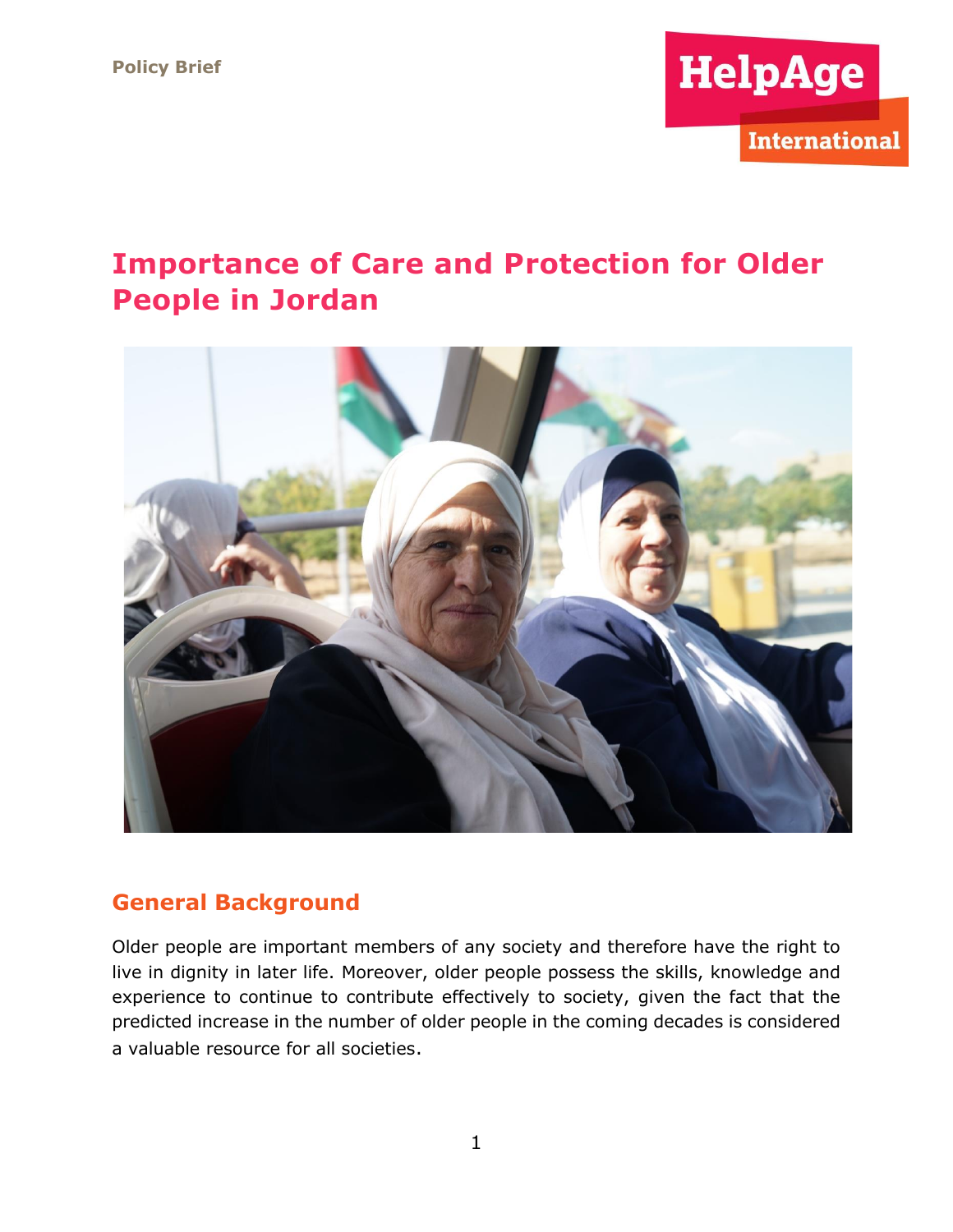

Positive aging is a term used to describe the process of maintaining a positive attitude in older age. It includes psychological and health aspects, continuing to participate in society, and ensuring a safe source of income.  $1$ 

According to the standards of the United Nations and the World Health Organization, an older person is universally defined as someone who has reached the age of 60. In some developed world countries, old age starts at the chronological age of 65. In Jordan, the definition of the United Nations is considered appropriate and is consistent with local legislation, national strategies and implementation plans.

The number of older men and women (60+ years) in Jordan is 405101, of whom 201172 are women, or 49.6%. Older Jordanians constitute 6.1% of the total Jordanian population<sup>2</sup>, noting that there are currently more than 700 million people over the age of 60, and by 2050, the number will grow to become 2 billion, meaning that more than 20 percent of the world's population will be aged 60 years old or more. The increase in the number of older people will be the largest and fastest growing in the developing world, which requires an appropriate response to this number in order to meet older people's needs and respond to the challenges they face, as the number of people aged 60 or more will exceed that of the children by  $2050<sup>3</sup>$ .



<sup>1</sup> Australian Psychological Society, https://www.psychology.org.au/publications/tip\_sheets/ageing/

<sup>2</sup>Results of the 2015 Population and Housing Census in Jordan

<sup>3</sup>United Nations website for older persons: <https://www.un.org/ar/events/olderpersonsday/>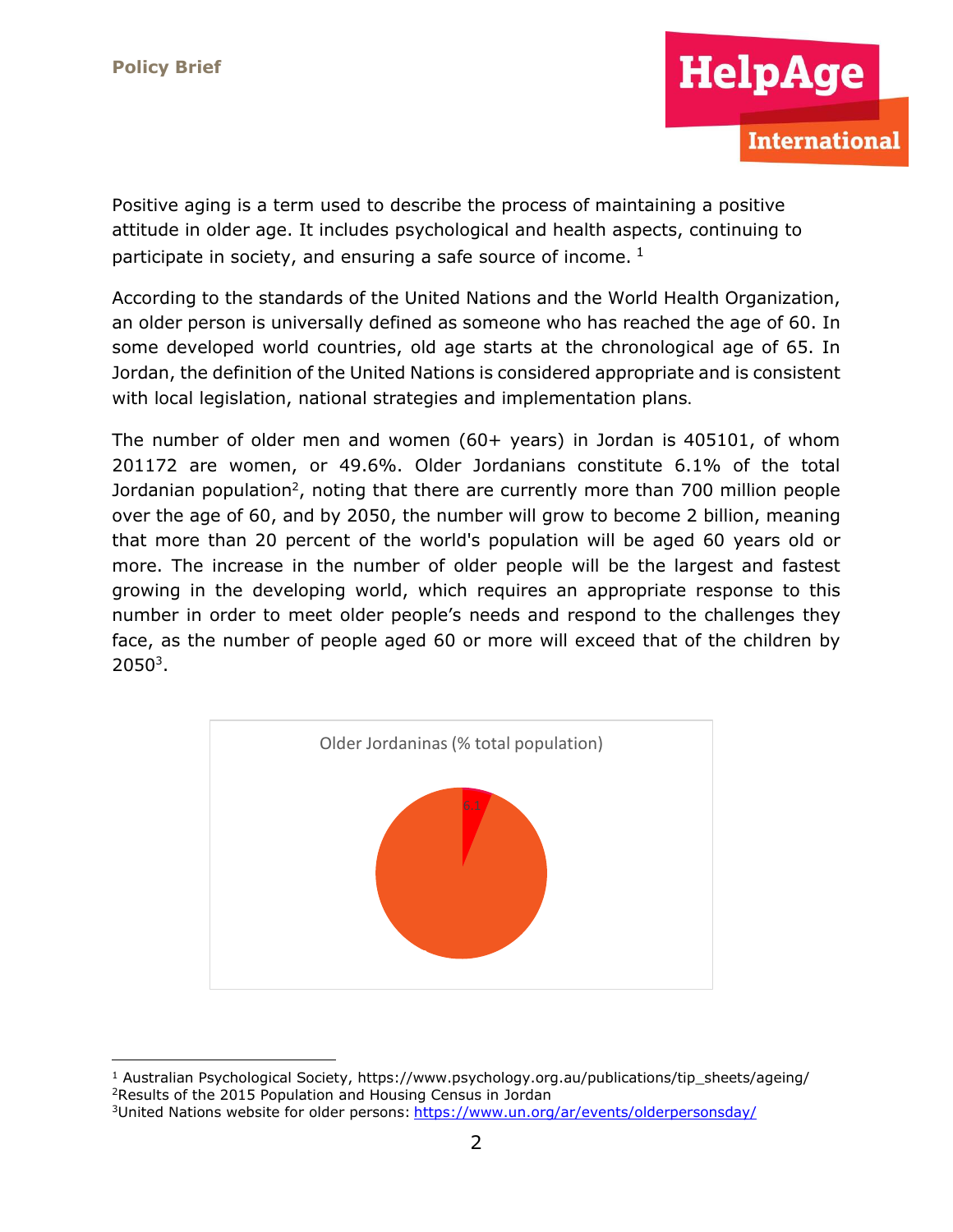

By referring to the outcomes of the focus group sessions and advocacy exercises carried out by HelpAge International in Zarqa and Amman for a group of older men and women, we find that they have highlighted the many needs of older people in Jordan, and the importance of developing and creating day centers in older people's gathering places, and developing their approaches and supporting them in specific activities and awareness workshops based on their real needs, as well as the importance of supporting older people who are retired and want to work and be productive in creating appropriate opportunities to ensure that this stage of their life is a productive one, thus helping to reduce risks of psychological and socioeconomic issues for them and their families. These recommendations are supported by the sessions implemented by the National Council for Family Affairs (NCFA), which recommend increasing the number of activities organized by day centers for older people in all governorates across the Kingdom, and activating their role in care and empowerment and providing a safe and productive space for older people, which includes increasing their participation in the society.

The importance of preparing this policy brief comes with the endeavors of the Jordanian Ministry of Health to achieve a universal health coverage through joint efforts with the World Health Organization, in order to affirm the right of older people to guarantee health care and promote their efficiency and productivity at this stage of their life, whether through taking preventive measures from an early age or in terms of care, health services, psychosocial support, and retirement and housing services provision for older people.

## Well-being of Older People

A secure and stable income in retirement is an essential element for older people so that they can have a positive attitude towards life and live comfortably. Lack of income can have negative effects on older people's health and ability to carry out activities as active members of society. Good health and positive relationships in childhood, in addition to healthy lifestyle and the availability of appropriate health and social services across different age groups are positive determinants that will certainly lead to the likelihood of people enjoying good health in older age<sup>4</sup>. The World Health Organization expressed the concept of the health of the elderly, that:

<sup>4</sup>The National Jordanian Strategy for Senior Citizens (2018-2022), the National Council for Family Affairs.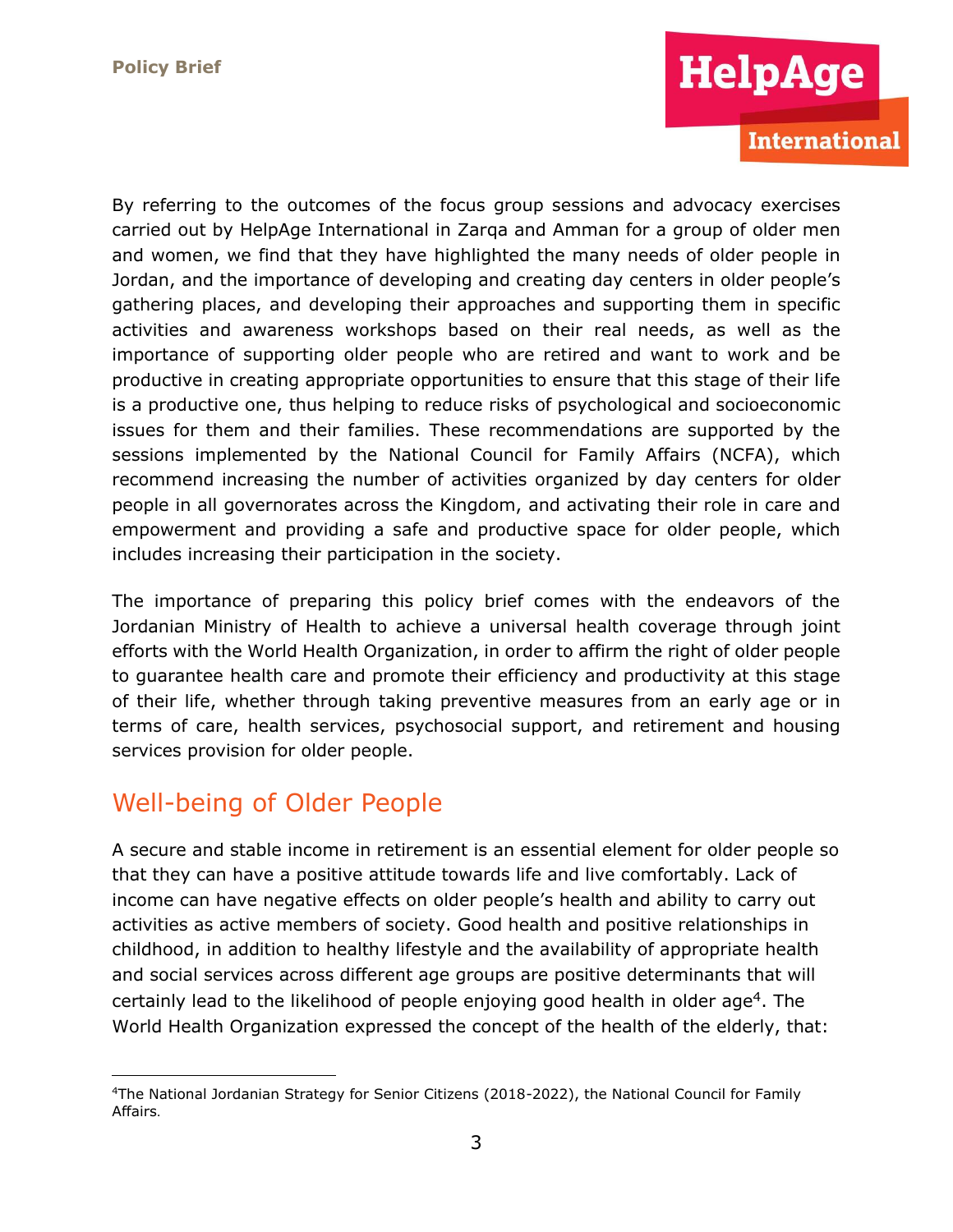

"The changes that constitute and influence ageing are complex. At a biological level, the gradual accumulation of a wide variety of molecular and cellular damage leads to a gradual decrease in physiological reserves, an increased risk of many diseases and a general decline in capacity. But these changes are neither linear nor consistent, and they are only loosely associated with age in years."

Thus, while some 70-year-olds may enjoy good physical and mental functioning, others may be frail or require significant support to meet their basic needs. Beyond these biological losses, "older age" frequently involves other significant changes. These include shifts in roles and social positions. An although some of these changes may be driven by adaptations to loss, others reflect ongoing psychological development in older age that may be associated with the development of new, viewpoints and many interrelated social contexts.

Members of any society agree that older people have the right to receive support and encouragement to enable them to be self-reliant, enjoy wellbeing with their families and live in dignity. The factors affecting older people's ability to access services and participate in the community are not only limited to health status and available income, but they also include the transportation availability and the ability to access the necessary services.

Investing in services and programs for older people aims to transform this age group from being considered a drain on resources to having a role in building human, social, economic and environmental capital. In fact, "older people's right to be free from violence, abuse and neglect is not well protected by international human rights law, and images of violence, abuse and neglect come in many forms; older people may lack income and adequate health care and suffer from insecurity ill-treatment<sup>5</sup>.

It is worth mentioning Jordan's position in the Global AgeWatch index, which measures the level of social and economic well-being of older people; it came lowest in the ranking in general and more evident in places of defect within its position in the four disaggregated indicators; it ranked second lowest in the Seniors' Capabilities domain, including employment and educational attainment, in addition to a low ranking in the health domain, which includes psychological and mental health of older people in Jordan. This explains the attempts to contribute to the development of a

<sup>5</sup> Regional Director, HelpAge International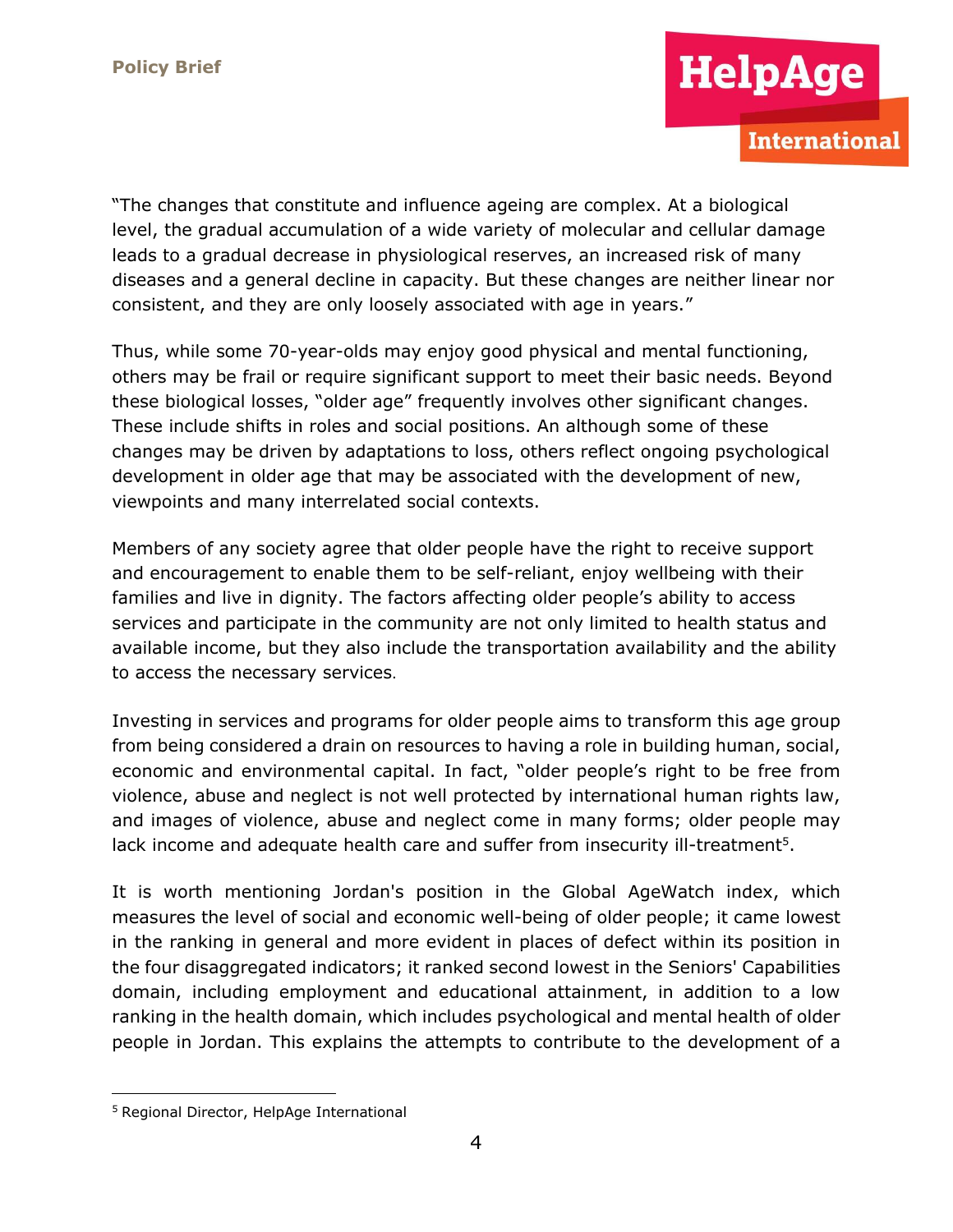

universal health coverage in Jordan, which starts at an early age and takes a preventive human rights form rather than a rapid response or an emotional response.

International, regional and national efforts to support older people

Internationally; The first world assembly on aging was held in 1982 in Vienna, which adopted the recommendations and the Vienna International Plan of Action on Aging, which was endorsed by the United Nations General Assembly in a meeting of delegates from 124 countries, declaring the ninth decade of the twentieth century the decade of the elderly, and in 1983 the World Health Organization adopted the slogan "Let us add life to the years we live" and requested its regional offices in the different areas to submit their comprehensive practical plans in order set this slogan into action. International understanding of the basic needs crucial to the well-being of older persons has been further strengthened as a result of the adoption of the United Nations Principles for Older Persons in 1991 and the Global Goals on Aging in 2001, adopted in 1992, the Declaration on Aging 1992 and the Madrid International Plan of Action on Aging 2020.

The International Open-Ended Working Group (OEWG) on Ageing was established in 2010 by the United Nations General Assembly, with the aim of focusing on the rights of older people in connection with international covenants and conventions, and looking for development gaps and ways to bridge them, in order to develop an international instrument that supports the rights of older persons internationally.

With the launch of "Global AgeWatch Index" in 2013, it became possible to monitor the progress and measure the achievements of work done to promote the rights of older people. The index measures the quality of life and well-being of older people through four domains: income, health, capability (education and employment), and enabling environment.

Regionally, members of the Arab Social Ministerial Council have agreed recently to adopt the strategy presented by the Republic of Tunisia regarding older people and to forward it to The Arab Economic and Social Development Summit in Beirut 2019, so that the components of the strategy plan would include developing legislation and services for health and social care for older people, and ways for providing shelter for older people within their households, and training families to care for these older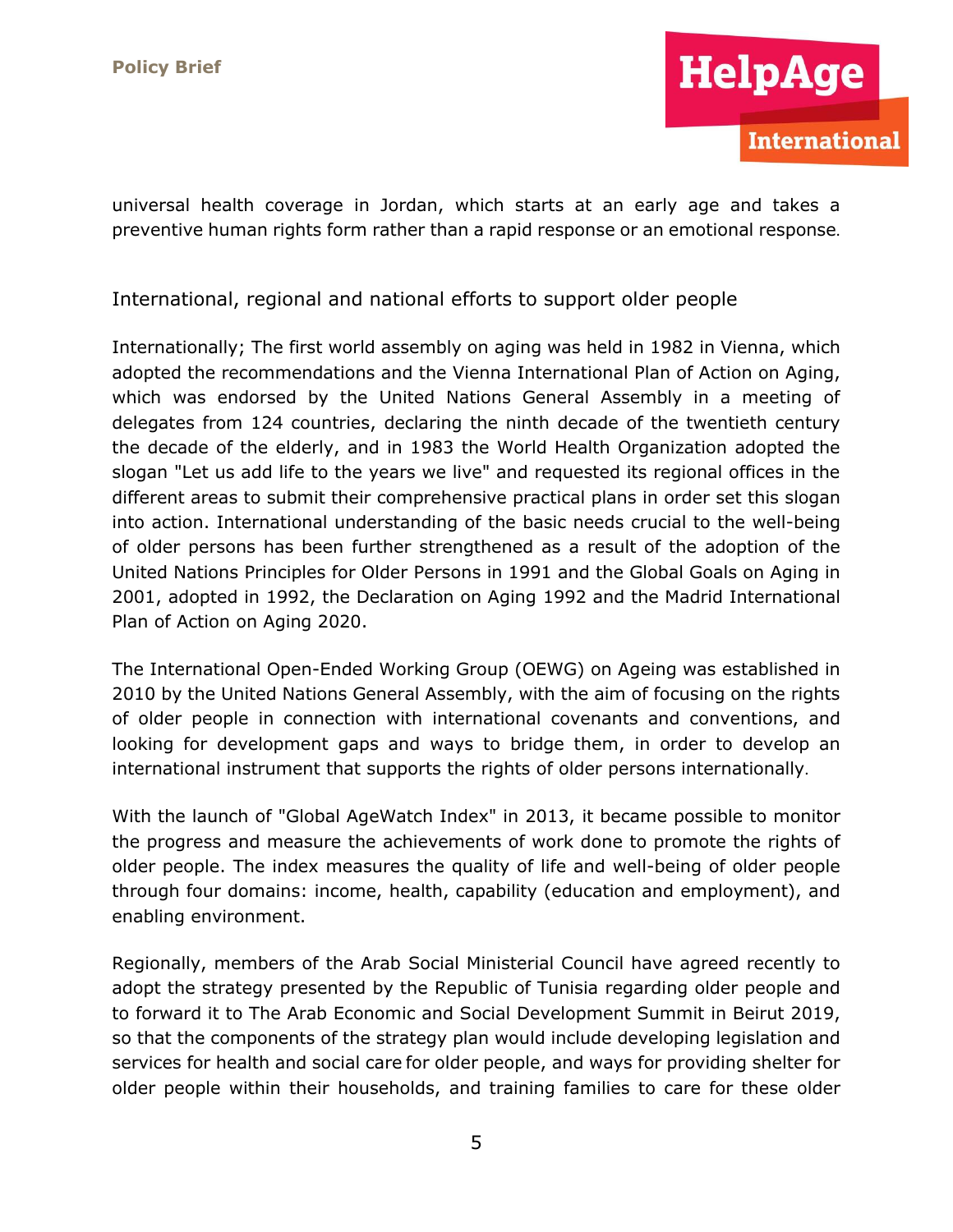HelpAge

people, as "from a rights-based perspective, rather than a care perspective.<sup>6</sup> " The strategy was recently adopted at the Arab League Summit that was held in Tunisia in March this year.

The Executive Office of the Council of Ministers of Social Affairs in the GCC takes a leading position in supporting the rights of older people, and has recently published a new study on the legal protection of older people.

In Jordan, there is a clear interest, at all levels, in issues concerning older people, by governmental, non-governmental or international organizations, such as the measures taken by the Ministry of Social Development and the Ministry of Health, as well as efforts made by the National Council for Family Affairs at the policy level; developing a national strategy for senior citizens and an implementation plan for the years 2018-2022. Similarly, there is the Jordan 2025 "National Vision and Strategy", and the Comprehensive National Plan for human rights of 2016-2025, in addition to the work done by the National Center for Human Rights in monitoring care homes, the civil society organizations, such as the Jordanian Women Solidarity Institute, the NAYA Network for Arab Youth Activities, as well as activities carried out by international organizations to serve this group, such as HelpAge International and GIZ.

With the Syrian refugee crisis and the resulting changes in various aspects of life, old age group has been given great importance by national and international institutions and organizations with the objective of providing better services to this age group.

At the coordination and networking level, the National Council for Family Affairs formed the National Committee to follow up on the implementation of the National Strategy for Senior Citizens in 2012 in pursuance of a decision taken by the Cabinet, which includes representatives from different institutions concerned with all aspects of ageing and older persons.

 $6$  Tarig Al Nabulsi, Director of the Development and Social Policy Department at the League of Arab States, and Technical Secretariat of Arab Social Ministerial Council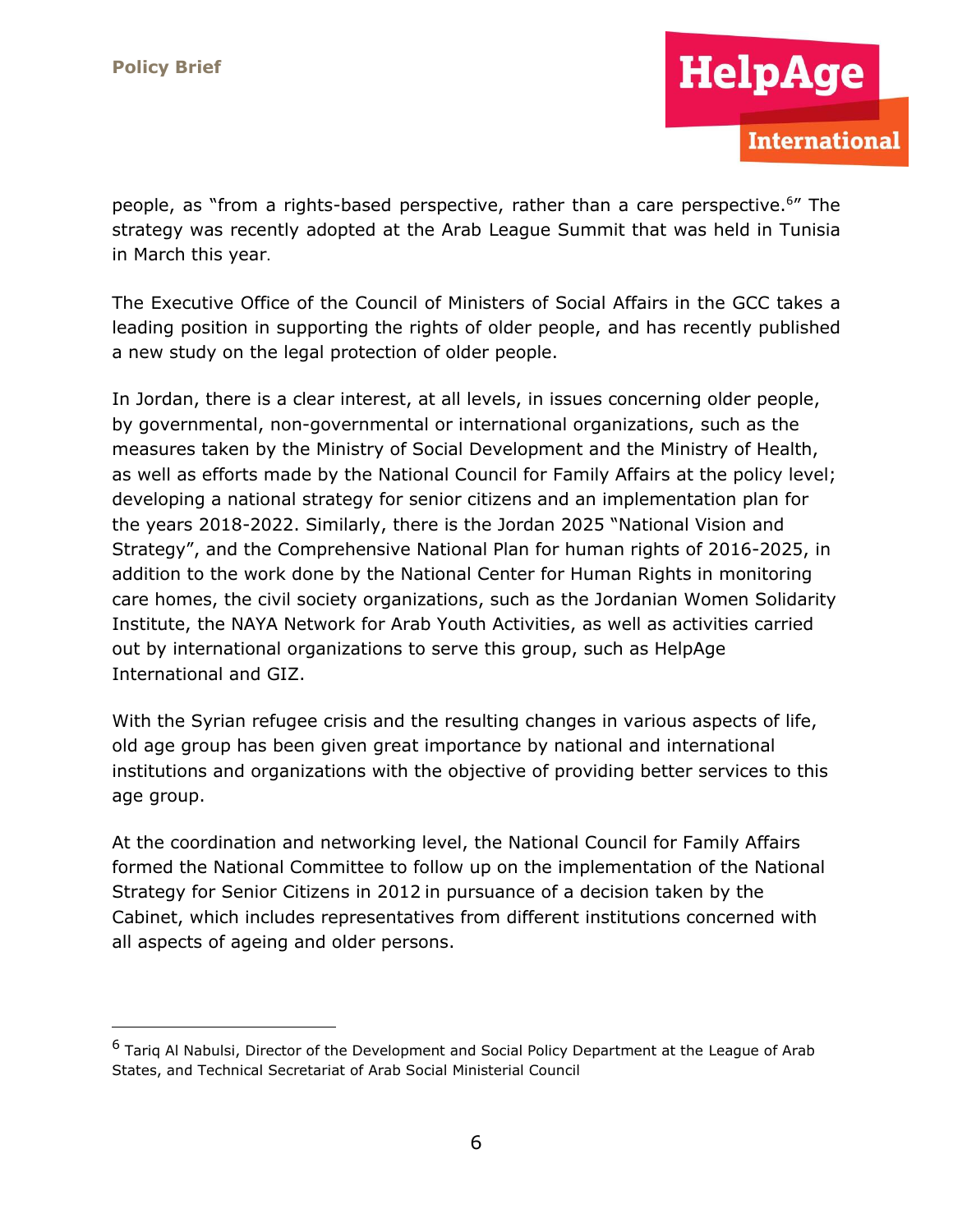

In 2016, the Jordanian government directed the creation of a fund to support older people in Jordan, and thus a committee was formed for the preparation of instructions for the fund by the Ministry of Social Development, the Ministry of Health, the Ministry of Finance, the General Budget Department, and the National Council for Family Affairs.

During 2017, the Jordanian Civil Alliance for the Rights of Older Persons was established for a safe, active and productive aging free from gender inequality, discrimination, violence, abuse and neglect, all as part of the Global Age Demands Action - ADA campaign, which includes 43 other partners in 35 countries around the world, in order to shed light on the various experiences related to abuse faced by older men and women in their societies, homes and daily lives. Founding members of the alliance are 15 civil society institutions with a number of government agencies concerned with the protection and promotion of the rights of older people, in addition to 25 individuals interested in older men and women's issues.

The government has also directed, in 2016, measures to be taken to supply clinics in older people's care homes with doctors, nurses, nutritionists, psychologists, and social workers, twice a week, in a special program sought by all health directorates in all the governorates in which these homes are located, i.e. (10) care homes, six of which are run by the voluntary sector, and four are owned by the private sector.

# Challenges Facing Older People

Older people experience a number of barriers to their inclusion in health systems and services. Discrimination in the form of ageism is common, including among health workers, who may fail to consult older people on their care and restrict or deny access to interventions on the basis of age. Other barriers include poor physical accessibility of services, lack of outreach to communities, poverty and prohibitive costs, lower health literacy and less access to health information. In many low- and middle-income countries, health workers are inadequately prepared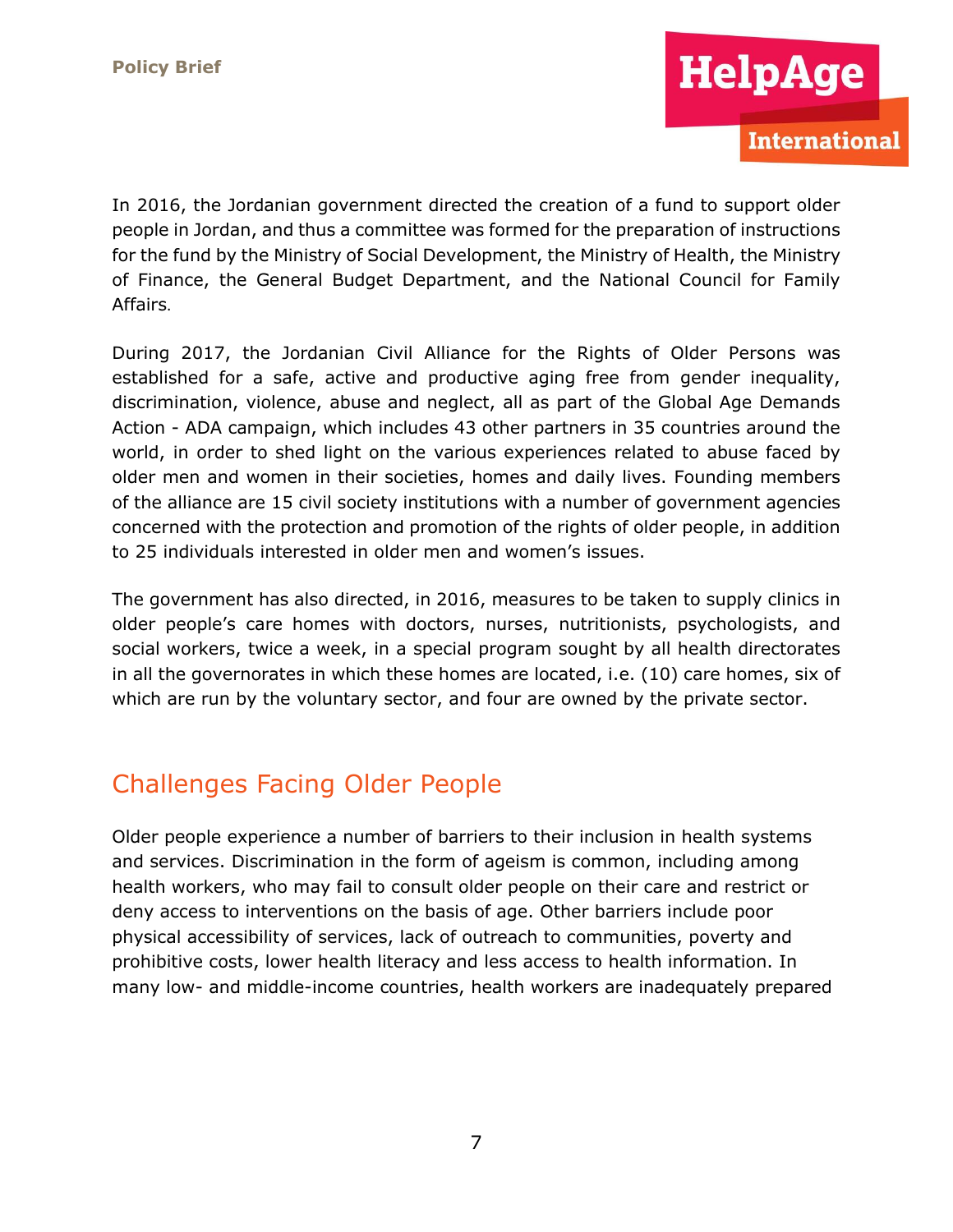

to respond to health challenges common in older age, and there is a lack of medical and gerontological training in the care of older people<sup>7</sup>.

Health systems have failed to keep pace with the interlinked global transitions: a demographic transition and an epidemiological transition. Moreover, on the website for the National Center for Human Rights, under "the Rights of Older Persons" in the Observatory for the Rights Of The Most Vulnerable, and in the analytical study of the situation of older people, prepared by the National Council for Family Affairs during 2017, and based on data from the Ministry of Interior, the Analysis of Older Persons' Complaints from across the governorates of the Kingdom during 2016 showed that there were about (787) complaints, which varied between verbal and/or physical abuse against older people. The percentage of complainants represented about 0.1% of the census.

Looking at Jordan's position on the Global AgeWatch global index, we find that it ranks low (85 out of 96), at 85 overall, and in detail, it performs best in the enabling environment domain (32), with above regional values in two of four indicators. The satisfaction of older people with safety (90%) is the highest in the region, while it ranks moderately n the income security domain (58), with a low poverty rate among older people (4.6%) and GNI per capita (US\$11,200) above regional average (US\$10,237).

However, pension coverage (42.2%) is below regional average (49%). It ranks low in the health domain (67), with below regional average value on life expectancy at 60 (19). Jordan ranks second lowest overall in the capability domain (95), with low educational attainment among older people (30.1%) and employment rate (22.5%) relative to the Index averages (45% and 56% respectively).

For example, the mandatory retirement age in America and Australia is 61, and 69 in Japan, regardless of the gender, but in India, "the average age of two-thirds of the population is 35 years or below, so these young working citizens seek to retire at a young age, 45 to 50", while in order to be eligible for an old-age pension in Jordan, the retirement age must be 60 years for men and 55 for women, with at least 180 of

 $<sup>7</sup>$ HelpAge International, 2018. In-depth Analysis: The right to health for older people, the right to be</sup> counted. Prepared by HelpAge International and supported by a grant from AARP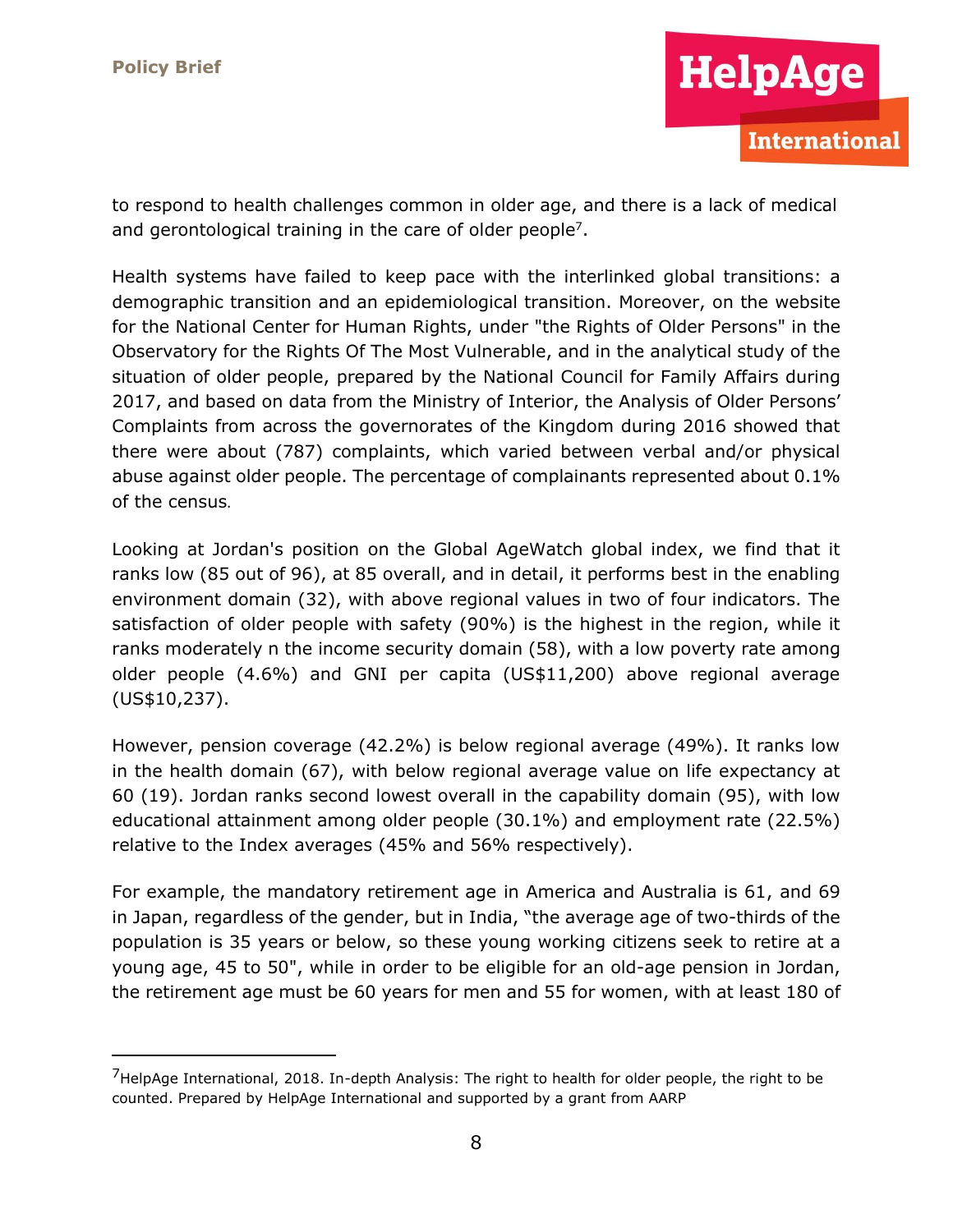

contribution. This, according to experts, depends on the person's planning for retirement at an early age, to minimize retirement liabilities.

This raises the question about the level of awareness among Jordanian families of retirement planning, so that we can ensure a safer, more independent and productive stage of life that would have positive social effects on all family members. It is worth mentioning a study that was conducted by the National Council for Family Affairs, which has drawn attention to the increased number of women who remain unmarried and grow old while providing care for their parents, which although indicates the level of sacrifice made for the sake of their parents, it conceals a suffering women choose not to speak about .

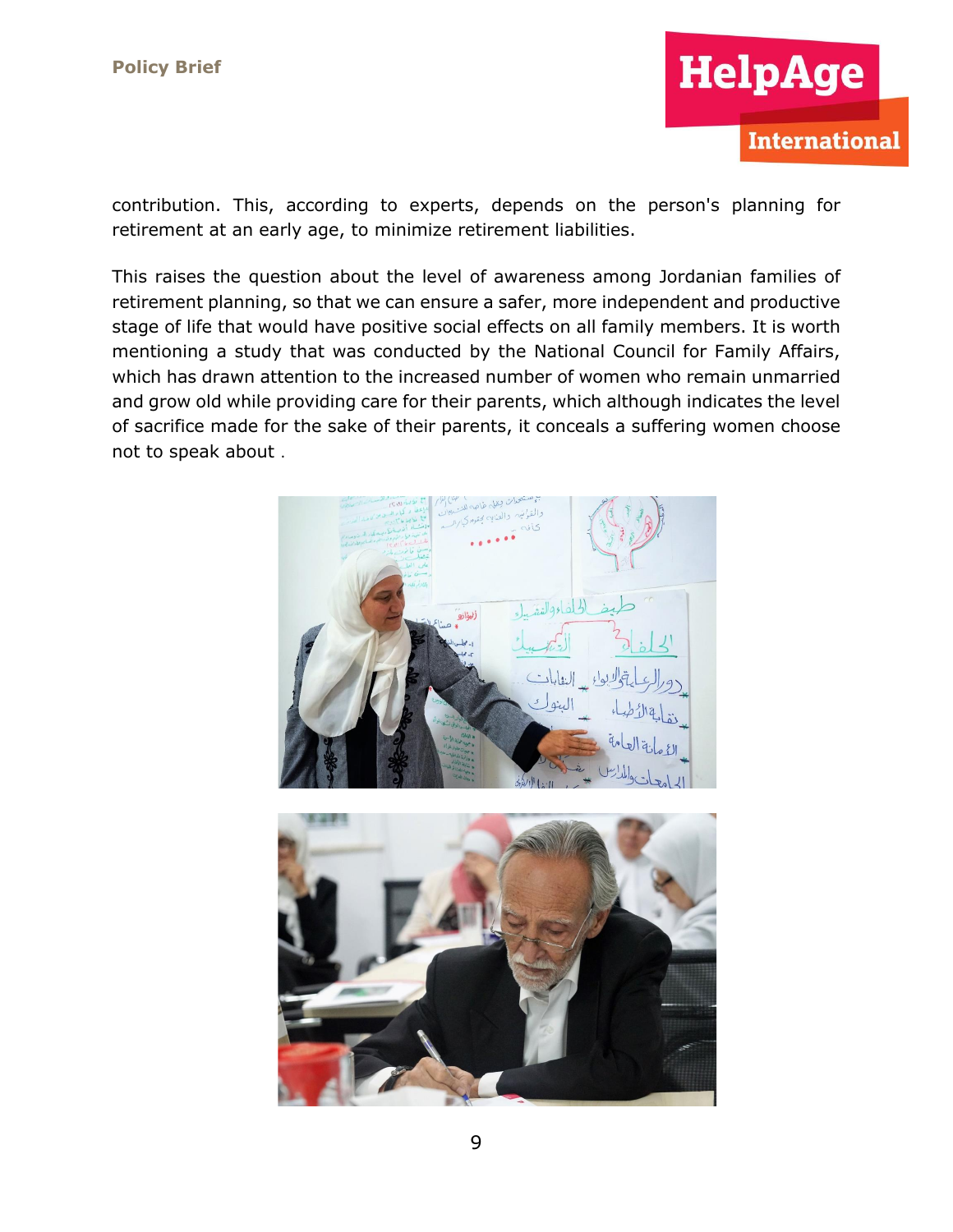# Legislations Governing the Rights of Older People

In Chapter 2 of the Jordanian constitution on the rights and duties of Jordanians, particularly in Article 6, 5<sup>th</sup> clause, it is stated that "The law shall protect motherhood, childhood and the old-aged; and shall avail care for the youngsters and those with disabilities and protect them against abuse and exploitation." Moreover, the United Nations calls for exploring all possible ways and means to support the full and effective participation of older men and women, taking into consideration their rights, needs and requirements, and connecting and empowering all older men and women in order to achieve the goals of the sustainable development and the Madrid Plan of Action on Aging. And although the International Covenant on Economic, Social and Cultural Rights does not contain any explicit reference to the rights of older persons, although article 9 dealing with "the right of everyone to social security, including social insurance", implicitly recognizes the right to old-age benefits.

Most of the Jordanian legislation, such as the Code of Civil Status, the Penal Code, and the Social Security Law among others recognize the rights of older people, however, among the demands of the National Strategy for Senior Citizens was the need for a law that protects the rights of senior citizens and includes all pertinent rights.

On the other hand, care homes and private day centers for older men and women are licensed in accordance with the Residential Care Home Licensing Regulations for 2014, and the Older Persons' Day Centers Licensing Regulations for 2014, but there are no specific items on the development of these homes or the regular monitoring of their work. Regulations for these homes and day centers, however, remain inconsistent and do not clearly fulfil the United Nations principles for older persons that were adopted by the General Assembly of the United Nations in 1991.

While some local civil societies work with the support of organizations working globally in this sector; advocacy and lobbying for the rights of older people - even though efforts need further development, mainstreaming and relating to reality - the Jordanian Women Solidarity Institute - SIGI called for: "The protection of this age group, although included in a number of international conventions and the Universal Declaration of Human Rights, the International Covenant on Civil and Political Rights, and the International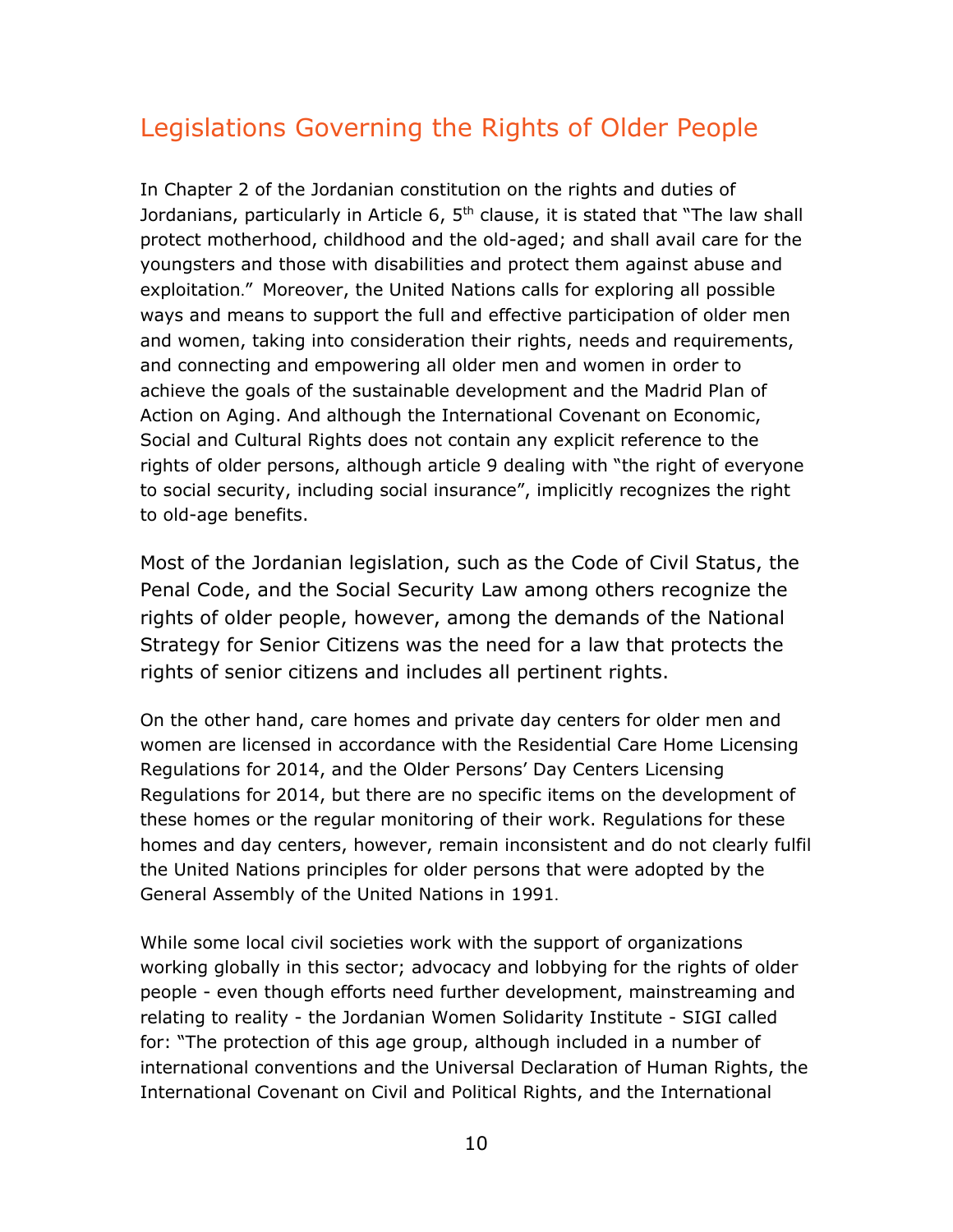Covenant on Economic, Social and Cultural Rights, most of them, in addition to other human rights conventions, do not give discrimination on the basis of age any legal considerations, and do not provide comprehensive or systematic protection for older men and women, which only increases the "normative gap" and the "implementation gap" as expressed in the paper "Supporting the Rights of Older Persons - Towards a UN convention on the rights of older people" issued by a large number of relevant international organizations.

This stresses the importance of working to harmonize legislations governing the rights of older people with the five United Nations principles for older people that were adopted by the United Nations General Assembly in 1991, so that those legislations guarantee the independence, participation, care, self-fulfillment and dignity of older men and women.

## Recommendations

The recommendations of this concept paper intersect with the recommendations of the National Jordanian Strategy for Senior Citizens (2018-2020), which list a set of recommendations within the three strategic directives that closely align with the four disaggregated indicators of the Global AgeWatch Index, after combining two indicators from the previous strategy into one within the third directive. We present these directives for your information as follows:

- First Directive: Senior Citizens and Development
- Second Directive: Healthcare for Senior Citizens
- Third Directive: Physical Environment to Support Senior Citizens

While the recommendations of this paper were formulated in view of practical means and political procedures to ensure the rights of older men older women, the paper indirectly classified the recommendations based on either: person(s) concerned with the implementation of these recommendations, which may be directed to government policies, civil society organizations, or the private sector in Jordan, or based on the four assessment domains in the AgeWatch Global Index. There are recommendations corresponding to these disaggregated indicators: income, health, capability (education and employment), and enabling environment.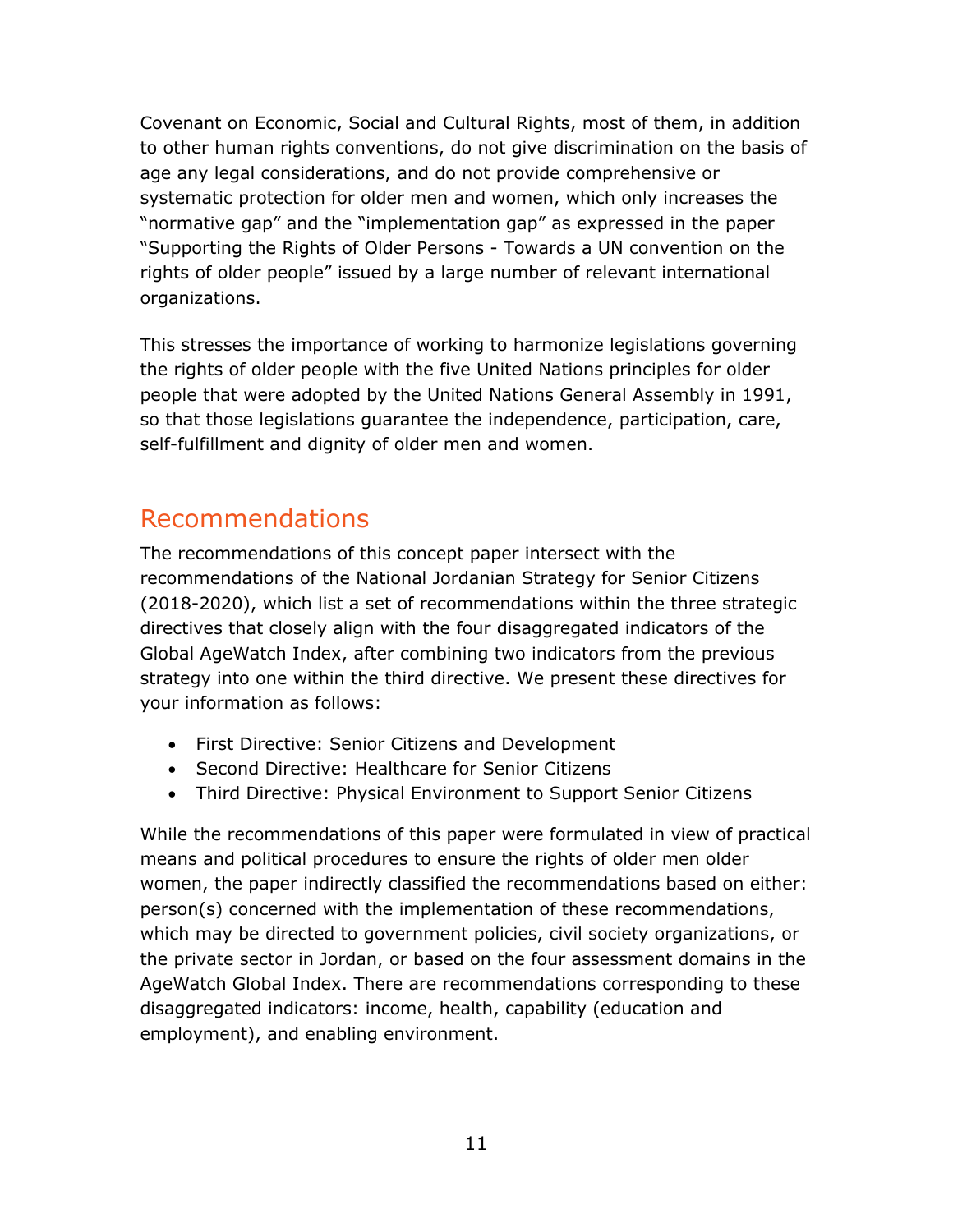## **Recommendations based on the evaluation of the national strategy**

The paper recommends emphasizing the role of the National Committee in Following-up of the work of the National Strategy for Senior Citizens, which was developed in 2012 by a decision issued by the Cabinet, whose members include representatives of the Cabinet's key partners and entities concerned with all issues related to and affecting older persons.

The Committee usually lists the main achievements that have been made for the benefit of older people in terms of legislations, regulations, institutional procedures, monitoring of population, health, social and educational statistical data related to older people through the databases available at the Department of Statistics and the concerned authorities. Consequently, the paper recommends that this takes place during a national conference held annually in the presence of a group of older people invited from all governorates, and that the conference is held periodically, giving older people the chance to be involved in the formulation of recommendations and corrective measures for the following year, all as part of the strategy.

It is recommended that it be covered by the media in a way that ensures that the information reaches all those concerned, using appropriate, new and effective media tools, such as infographics, charts, etc.

### **Recommendations based on lessons learned from international experience**

- 1. Activating the role of the National Committee in following up on the implementation of the National Strategy Senior Citizens, which was developed in 2012 by a decision issued by the Cabinet, whose members include representatives of the Cabinet's key partners and entities concerned with all issues related to and affecting older persons.
- 2. Holding an annual national conference in which a group of older people from all governorates of the Kingdom are invited, so that the conference is held periodically, giving older people a chance to be involved in the formulation of recommendations and corrective measures for the following year, all as part of the strategy.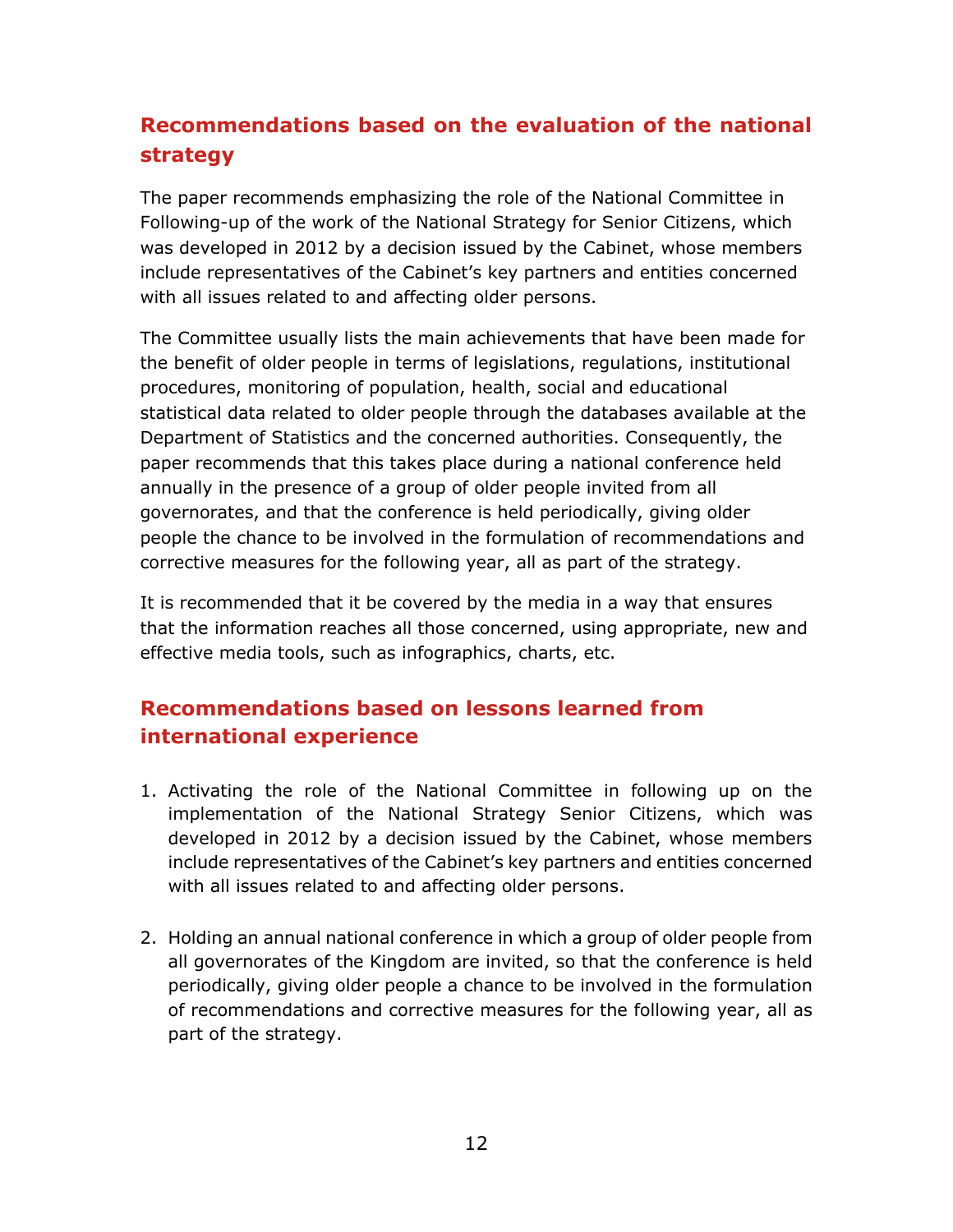- 3. Mobilizing media support to ensure that information reaches all those concerned, using appropriate, new and effective media tools, such as infographics, charts, etc.
- 4. Drawing from the experiences and efforts of Arab and foreign in ensuring the rights of older people, especially those who ranked high on the Global AgeWatch Index, such as the special efforts in establishing age-friendly cities similar to those of other developed countries, increasing budgets allocated for the safeguarding of older men and women's rights, establishing associations for older people, organizing annual exhibitions for selling handcrafts and products made by older people, in addition to improving public services. The Public Transport Authority of China has established the first bus line for older people and called it "respect and love for older people", which cover 28 roads and routes and is designed in a modern way so that older people can ride more comfortably and safely. It should be noted that part of that is achieved through the activation of the role of the Liaison Office for Arab Countries in the Social Security Corporation in accessing studies and information on developing investment work within the institution's services in special projects to serve older men and women, then broadening that to include experiences of foreign countries as well.

### **General Recommendations**

1. Investing in international efforts and interests in a way that is reflected genuinely in the development of the situation of older people in Jordan, including international days, external financing in this issue, and encouraging the private sector and the civil society sector to work in this field. Noting that Jordan and the rest of the world celebrate the International Day of Older Persons, which falls on October 1, under resolution No. 106/45 of the United Nations General Assembly on December 14, 1990. Additionally, it is noteworthy that the world celebrates the World Elder Abuse Awareness Day on 15/6, under resolution No. (127/66) of the United Nations General Assembly on December 19, 2011, in order to raise awareness on the consequences and effects of abuse on older men and women, and to express complete rejection of any kind of ill-treatment or abuse they may be exposed to.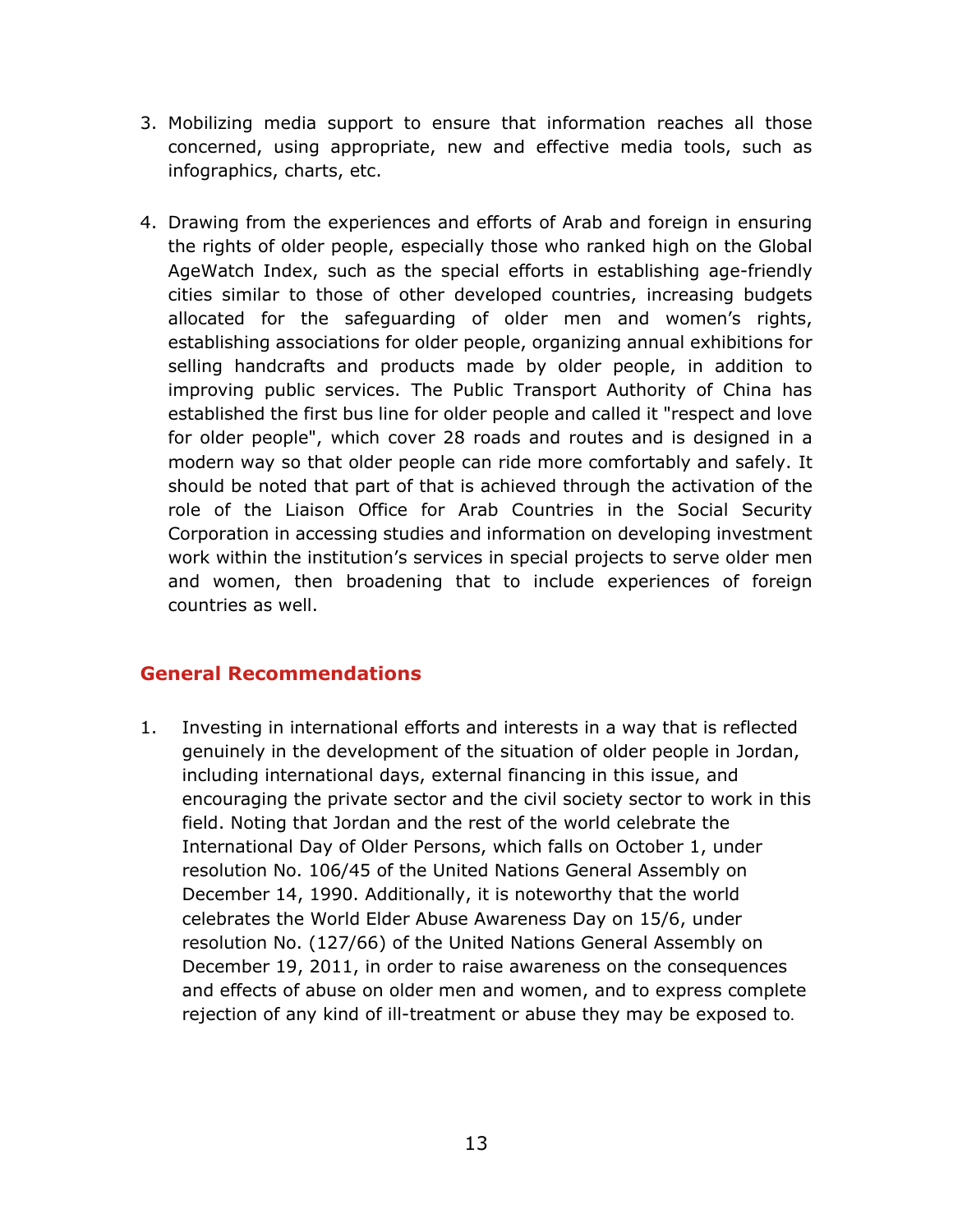- 2. Completing the task of including all older people in an income security system after the age of 60, in a way that will positively affect their lives and the lives of those around them. The percentage of older people enrolled in the national pension system, according to the legislation in force has reached about 75% according to the analytical report of the Jordanian national strategy for older people  $(Y, Y, Y, P)$ .
- 3. Activating the role of the "older persons department" in the Family Protection Directorate of the Ministry of Social Development, and offering special training to its employees and engaging them in external trainings and workshops in countries that raked highest on the Global AgeWatch Index. The paper also recommends building a close partnership between the older persons department in the Ministry of Social Development and the Pension Administration / Services Unit within the Social Security Corporation, and the concerned department in the Ministry of Health, noting that there is currently no department designated for older persons, but other health departments in the Ministry may be converted into one, as it is crucial to establish such department. This recommendation is detailed below.
- 4. Allocating a department within the Ministry of Health for the care of older people's health, due to the physical, psychological, mental and social health considerations related to this age group, and providing health tools other than those allocated by the health departments within the Ministry's organizational structure, in response to the local needs and the sustainable development goals, especially the 3rd goal: Good health and wellbeing, and in alignment with the WHO strategy 2016 to focus on the enjoyment of health by older men and women, in terms of physical, psychological, mental and social health.
- 5. Adopting a national policy by the Higher Population Council in cooperation with the relevant ministries for promoting awareness among citizens at the ages of 30, 45, and 60 within their places of work / residences, which includes planning from an early age for aspects specific to these age groups, i.e. health care, commitment to old people's funds, securing an income / job appropriate for that age group, making it a national requirement to adopt awareness-raising topics that are age-appropriate to achieve social and economic well-being in later life, as is the case with dealing with the demographic opportunity that depends on the proportion of youth labor force.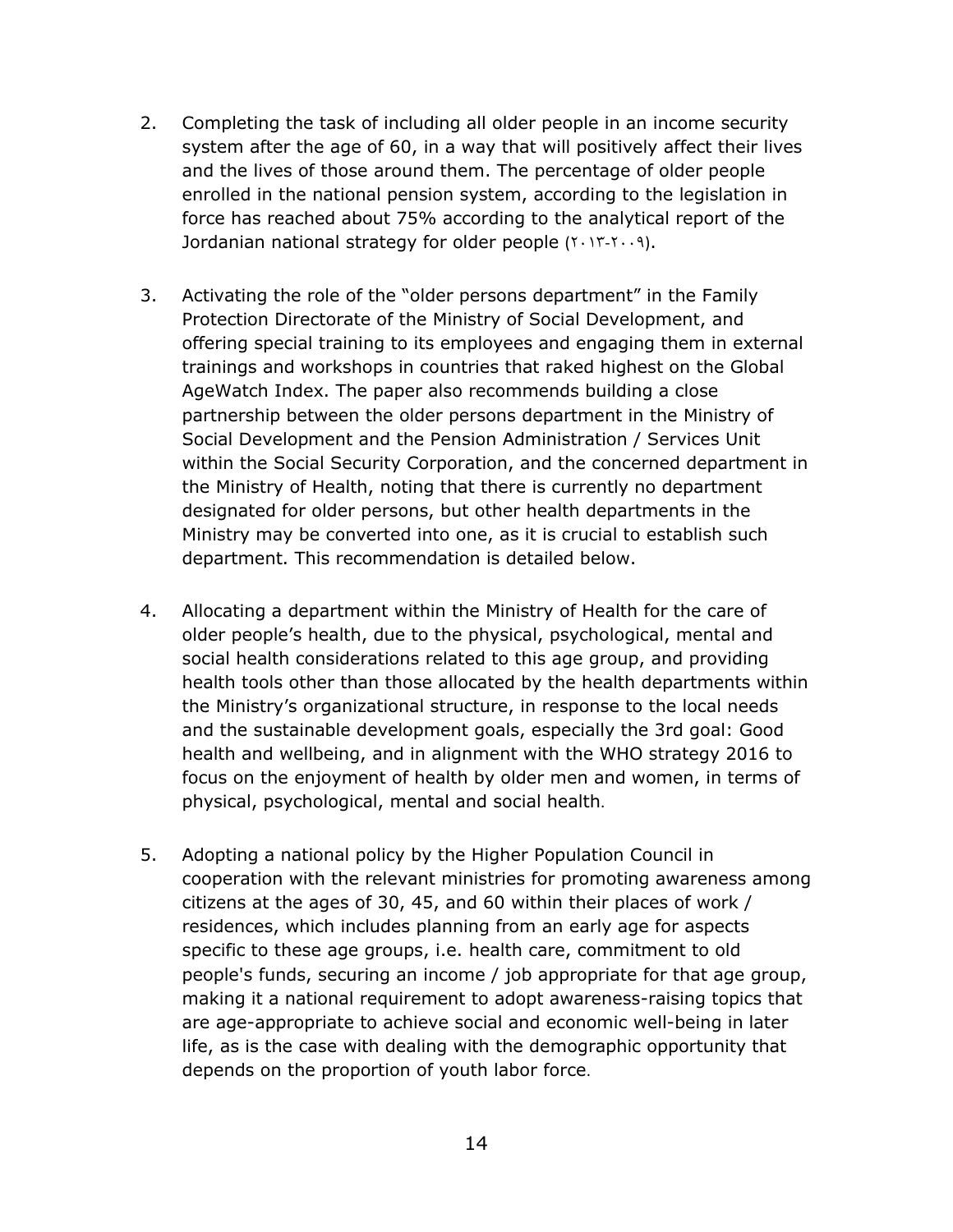- 6. Encouraging older men and women to form socio-political societies that advocate for their rights and ensure a better and healthier life for them, by ensuring their social participation within a developmental context, yielding national growth. This requires establishing or increasing the number of day centers for older men and women in the villages and cities of Jordan, and developing specific regulations that conform to the five United Nations principle for older persons.
- 7. Developing a multi-sectoral system for measuring and evaluating efforts made to ensure the social and economic well-being of older people, drawing on the experiences of international organizations working in this sector.

# References

- 1. United Nations Principles for Older Persons, the United Nations website.
- 2. The National Jordanian Strategy for Senior Citizens (2013-2018) and (2018-2020), the National Council for Family Affairs.
- 3. Analytical report for evaluating the National Jordanian Strategy for Senior Citizens (2009-2013), the National Council for Family Affairs.
- 4. Website: Global AgeWatch Index for the Social and Economic well-being of older persons <http://globalagewatch.org/>
- 5. The Global strategy and action plan on ageing and health World Health Organization (WHO), entitled: "Multi-sectoral action for a life course approach to healthy ageing
- 6. Focus group discussions sessions and advocacy trainings carried out with older men and women in the governorates of Amman and Zarqa, 2019.
- 7. Situation analysis of the reality of older persons in Jordan Analytical comparative study, publications of the National Council for Family Affairs, 2017.
- 8. Regulations for licensing residential care homes for older people, 2014, Ministry of Social Development.
- 9. Regulations for licensing day centers for older people, 2014

10.Protection Against Domestic Violence (Law No. 6, 2008)

# Appendix

United Nations Principles for Older Persons, adopted by General Assembly resolution 46/91 of 16 December 1991: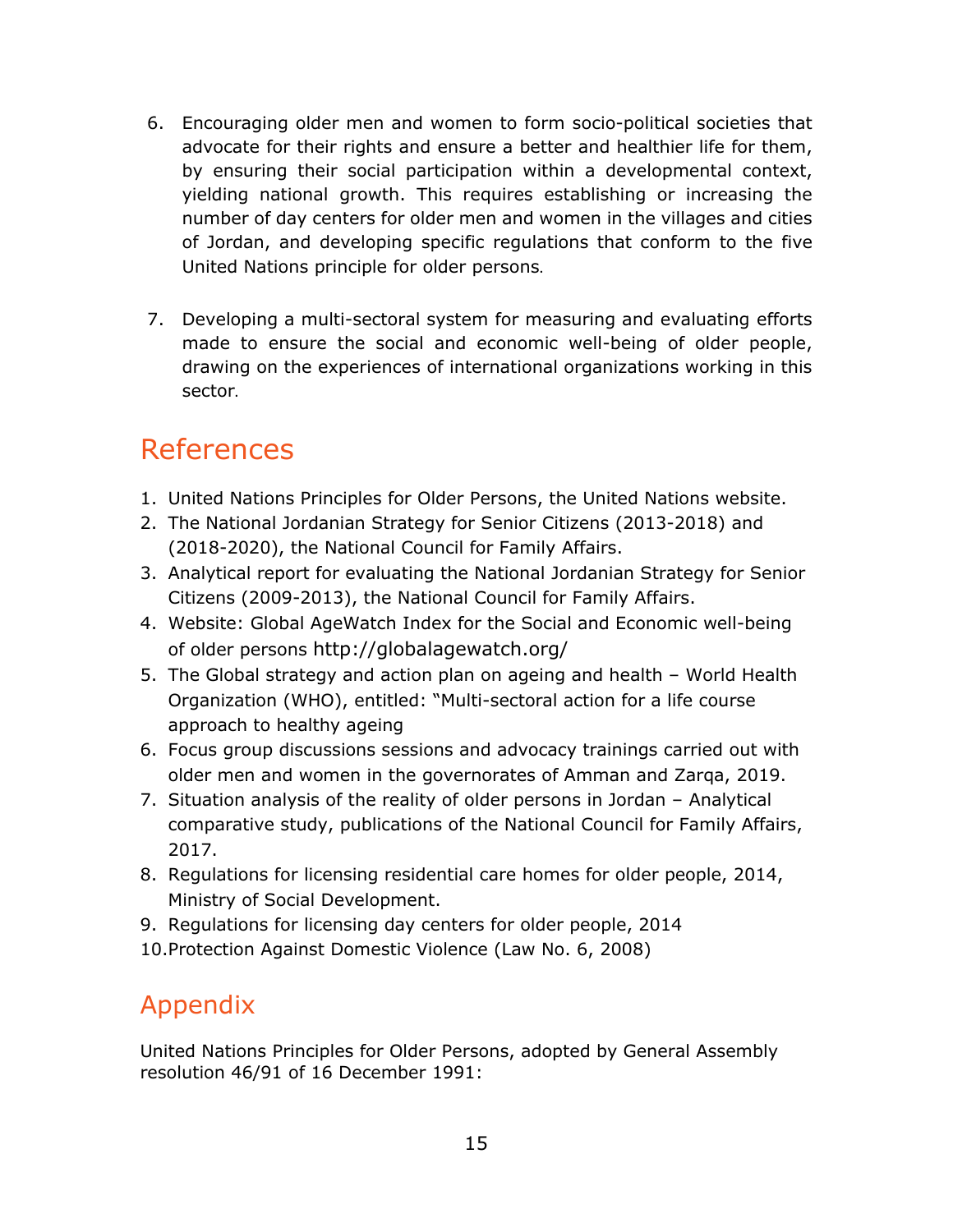Independence

- 1. Older persons should have access to adequate food, water, shelter, clothing and health care through the provision of income, family and community support and self-help.
- 2. Older persons should have the opportunity to work or to have access to other income-generating opportunities.
- 3. Older persons should be able to participate in determining when and at what pace withdrawal from the labor force takes place.
- 4. Older persons should have access to appropriate educational and training programs.
- 5. Older persons should be able to live in environments that are safe and adaptable to personal preferences and changing capacities.
- 6. Older persons should be able to reside at home for as long as possible.

### Participation

- 7. Older persons should remain integrated in society, participate actively in the formulation and implementation of policies that directly affect their well-being and share their knowledge and skills with younger generations.
- 8. Older persons should be able to seek and develop opportunities for service to the community and to serve as volunteers in positions appropriate to their interests and capabilities.
- 9. Older persons should be able to form movements or associations of older persons.

#### Care

- 10.Older persons should benefit from family and community care and protection in accordance with each society's system of cultural values.
- 11.Older persons should have access to health care to help them to maintain or regain the optimum level of physical, mental and emotional well-being and to prevent or delay the onset of illness.
- 12.Older persons should have access to social and legal services to enhance their autonomy, protection and care.
- 13.Older persons should be able to utilize appropriate levels of institutional care providing protection, rehabilitation and social and mental stimulation in a humane and secure environment.
- 14.Older persons should be able to enjoy human rights and fundamental freedoms when residing in any shelter, care or treatment facility, including full respect for their dignity, beliefs, needs and privacy and for the right to make decisions about their care and the quality of their lives.

### Self-fulfilment

15.Older persons should be able to pursue opportunities for the full development of their potential.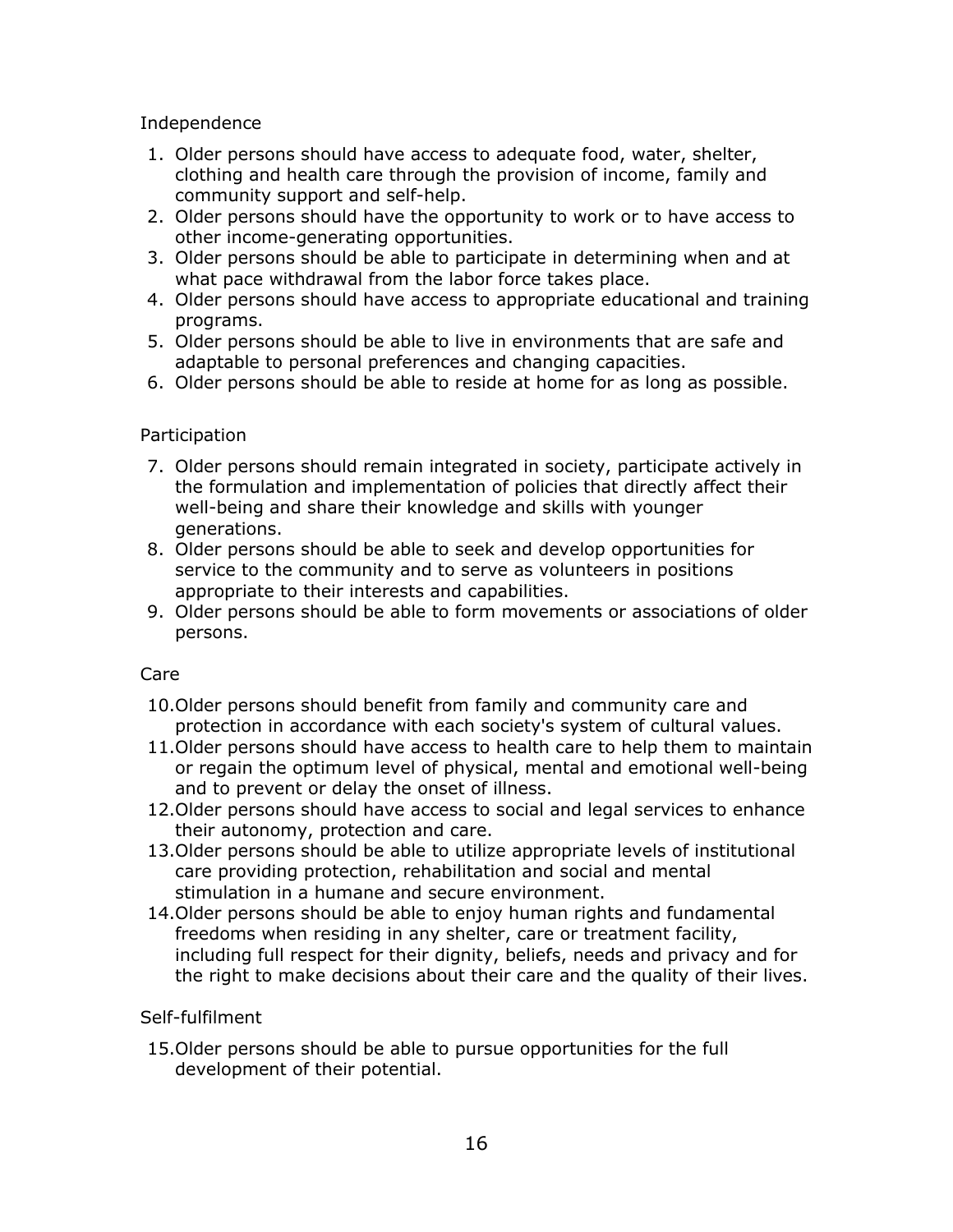16.Older persons should have access to the educational, cultural, spiritual and recreational resources of society.

#### Dignity

- 17.Older persons should be able to live in dignity and security and be free of exploitation and physical or mental abuse.
- 18.Older persons should be treated fairly regardless of age, gender, racial or ethnic background, disability or other status, and be valued independently of their economic contribution.